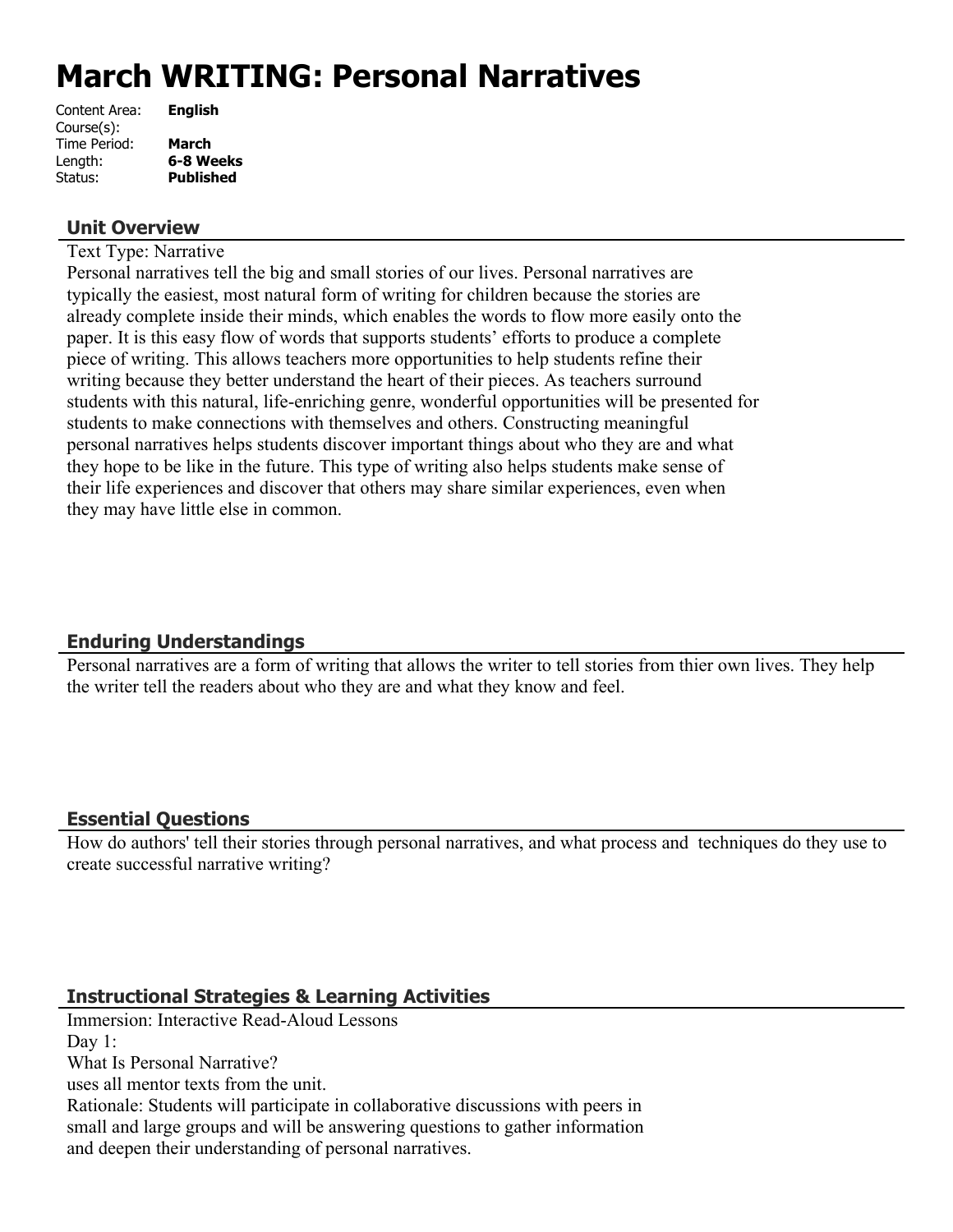Common Core State Standards: W.2.3, W.2.5, W.2.7, W.2.8, SL.2.1, SL.2.2, SL.2.3, SL.2.4, SL.2.6, L.2.1, L.2.2, L.2.4, L.2.5, L.2.6

Day 2:

The Structure of Personal Narratives

uses My Abuelita by Tony Johnston.

Rationale: Students will recount or describe key ideas or details from the texts read aloud to demonstrate and deepen understanding of the chronological structure of narratives.

Common Core State Standards: W.2.3, W.2.5, W.2.7, W.2.8, SL.2.1, SL.2.2, SL.2.3, SL.2.4, SL.2.6, L.2.1, L.2.2, L.2.4, L.2.5, L.2.6

Day 3:

Describe It for Me!

uses the teacher's selection of mentor texts from among Up North at the Cabin by Marsha Wilson Chall, My Abuelita by Tony Johnston, Owl Moon by Jane Yolen, or Ma Dear's Aprons by Patricia McKissack.

Rationale: Students will learn to listen for and notice how writers use rich, descriptive language to draw readers into their texts and create images in their readers' minds.

Common Core State Standards: W.2.3, W.2.5, W.2.7, W.2.8, SL.2.1, SL.2.2, SL.2.3, SL.2.4, SL.2.6, L.2.1, L.2.2, L.2.4, L.2.5, L.2.6

Day 4:

Just Picture It!

uses The Keeping Quilt by Patricia Polacco and The Day of Ahmed's Secret by Florence Parry Heide and Judith Heide Gilliland.

Rationale: Students will learn how illustrations contribute to the tone of a story and add information in order to enhance the text. They will discuss the similarities and differences between the illustrations in two mentor texts and then create and write about illustrations of their own based on one of the stories read aloud.

Common Core State Standards: W.2.3, W.2.5, W.2.7, W.2.8, SL.2.1, SL.2.2, SL.2.3, SL.2.4, SL.2.5, SL.2.6, L.2.1, L.2.2, L.2.4, L.2.5, L.2.6

Day 5:

Let's Connect!

uses How My Parents Learned to Eat by Ina R. Friedman.

Rationale: Personal narratives are told by people all over the world. Students will discover that although each personal narrative is unique in some way, the stories often share common feelings and emotions that everyone can

connect with.

Common Core State Standards: W.2.3, W.2.5, W.2.7, W.2.8, SL.2.1, SL.2.2, SL.2.3, SL.2.4, SL.2.6, L.2.1, L.2.2,

L.2.4, L.2.5, L.2.6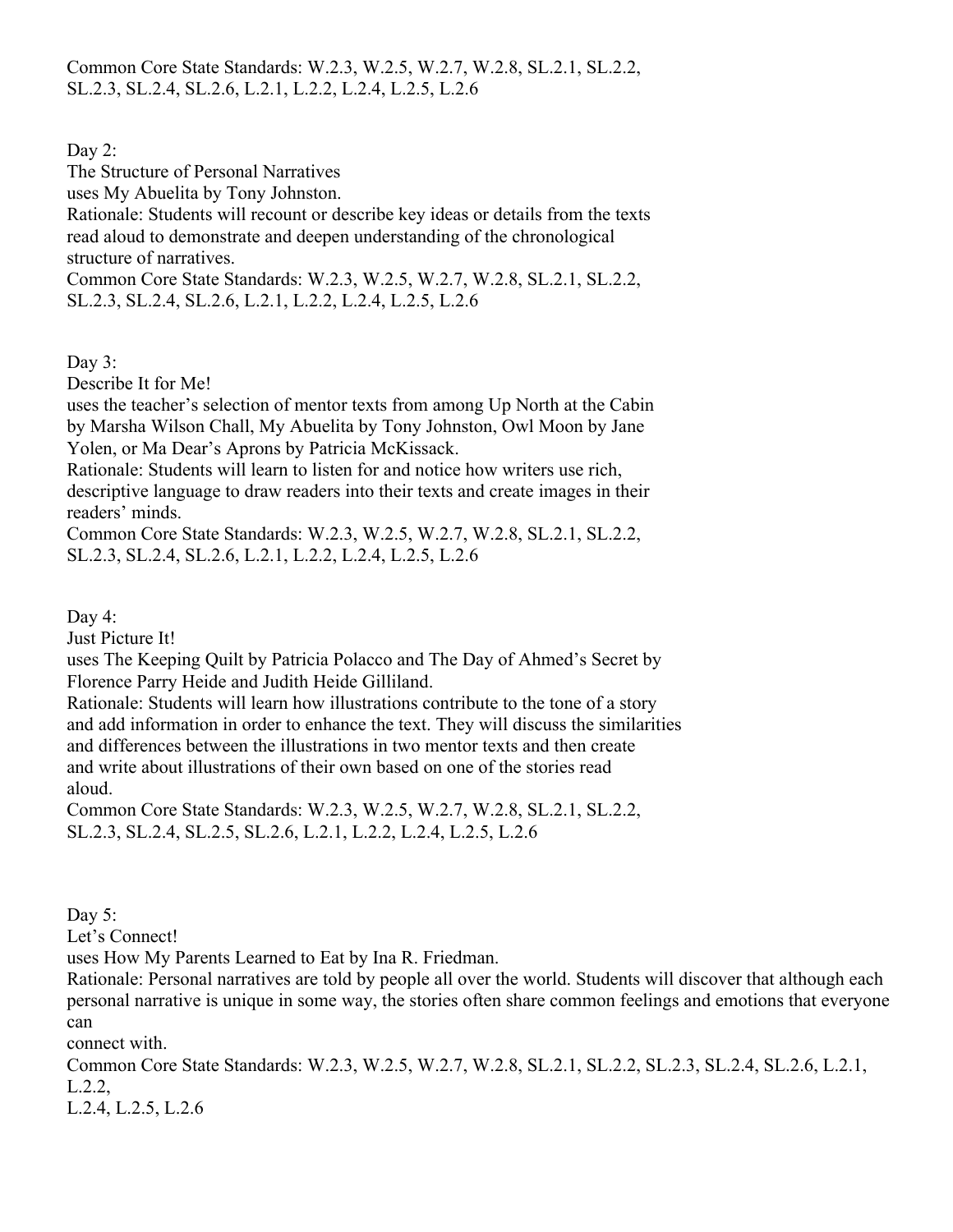Mini-Lessons

Generating Ideas I: Celebrations and Traditions

uses Snapshots from the Wedding by Gary Soto.

Rationale: Writers are inspired to write about the traditions, celebrations, and people they love who are a part of

their lives. Students will use their personal celebrations, traditions, and people who are important in their lives as

inspiration for their writing.

Common Core State Standards: W.2.3, W.2.5, W.2.8, SL.2.1, SL.2.2, SL.2.3, SL.2.4, SL.2.6, L.2.1, L.2.2, L.2.6

Generating Ideas II: Family Stories

uses The Keeping Quilt by Patricia Polacco.

Rationale: Writers find ideas to write about in their own family stories. Students will think about family stories they

have heard from relatives in order to generate ideas for their own writing.

Common Core State Standards: W.2.3, W.2.5, W.2.8, SL.2.1, SL.2.2, SL.2.3, SL.2.4, SL.2.6, L.2.1, L.2.2, L.2.6

Generating Ideas III: Important Events

uses The Day of Ahmed's Secret by Florence P. Heide and Judith Heide Gilliland.

Rationale: Writers can find inspiration for stories in the important events in their lives. Students will think about and

generate a list of important, life-changing events they have experienced that they might like to write about and share with their readers.

Common Core State Standards: W.2.3, W.2.5, W.2.8, SL.2.1, SL.2.2, SL.2.3, SL.2.4, SL.2.6, L.2.1, L.2.2, L.2.6

Generating Ideas IV: Recapturing Memories

uses Looking Back by Lois Lowry.

Rationale: Looking at a special photograph can help writers observe very closely and recapture memories to write

about. Students will use personal photographs as inspiration for recapturing details of special memories they can

write about.

Common Core State Standards: W.2.3, W.2.5, W.2.8, SL.2.1, SL.2.2, SL.2.3, SL.2.4, SL.2.5, SL.2.6, L.2.1, L.2.2,

L.2.6

Generating Ideas V: Sharing From the Heart

uses Jamaica Louise James by Amy Hest.

Rationale: Writers are often inspired to write stories about their special talents and how they use them to make others happy. Students will consider the things or special talents they enjoy and do well that they may want to share in order to inspire or help others.

Common Core State Standards: W.2.3, W.2.5, W.2.8, SL.2.1, SL.2.2, SL.2.3, SL.2.4, SL.2.6, L.2.1, L.2.2, L.2.6

Selecting: That's a Great Idea!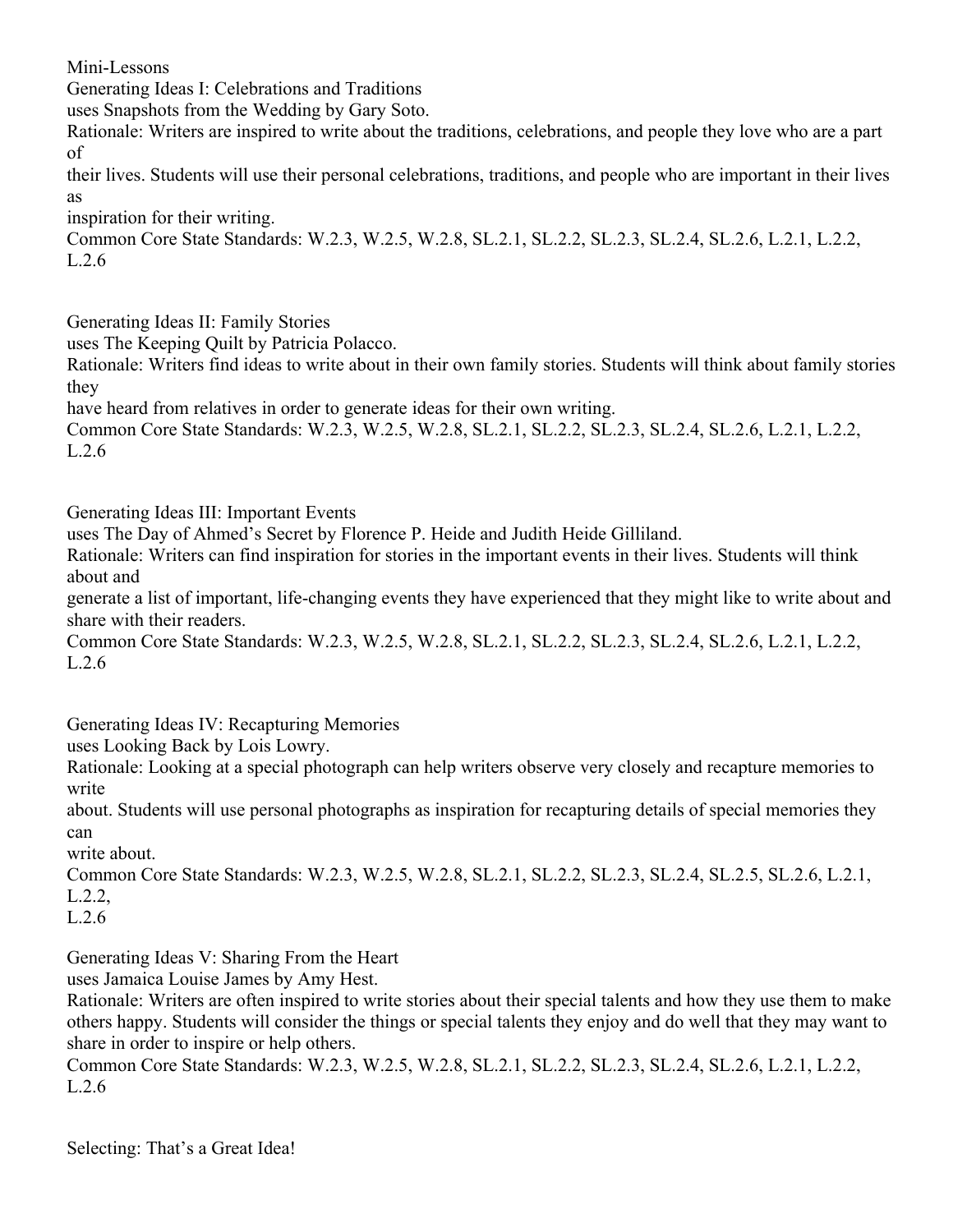uses The Day of Ahmed's Secret by Florence P. Heide and Judith Heide Gilliland, Jamaica Louise James by Amy

Hest, The Keeping Quilt by Patricia Polacco, Looking Back by Lois Lowry, and Snapshots from the Wedding by

Gary Soto.

Rationale: The decision a writer makes when selecting a story for further development is often based on a strong

feeling that there is more to be said about the topic. Students will reread the entries in their Writers' Notebooks and

select an idea or topic that they feel passionate about and would like to develop into a story.

Common Core State Standards: W.2.3, W.2.5, W.2.7, W.2.8, SL.2.1, SL.2.2, SL.2.3, SL.2.4, SL.2.6, L.2.1, L.2.2,

L.2.6

Collecting I: Gathering More Information

uses How My Parents Learned to Eat by Ina R. Friedman.

Rationale: As writers begin to examine closely the stories of their lives, they may find the need to gather more information to support what they already know. Students will consider strategies to collect more details and gain a

better understanding of their whole story.

Common Core State Standards: W.2.3, W.2.5, W.2.7, W.2.8, SL.2.1, SL.2.2, SL.2.3, SL.2.4, SL.2.5, SL.2.6, L.2.1,

L.2.2, L.2.6

Collecting II: The Inside Story

uses Up North at the Cabin by Marsha Wilson Chall.

Rationale: When writing a personal narrative, writers often reveal their inner thoughts and feelings, or the "inside

story" of their pieces. Students will consider their personal thoughts and feelings about the events and experiences

surrounding their topics and how they might incorporate these into their writing.

Common Core State Standards: W.2.3, W.2.5, W.2.8, SL.2.1, SL.2.2, SL.2.3, SL.2.4, SL.2.6, L.2.1, L.2.2, L.2.6

Collecting III: What's the Sense?

uses Owl Moon by Jane Yolen.

Rationale: Writers often gather details from the memories of their senses to help them add dimension and interest

to a story. Students will think about the senses they experienced related to the events of their stories and how they

might include interesting words and details that describe them.

Common Core State Standards: W.2.3, W.2.5, W.2.8, SL.2.1, SL.2.2, SL.2.3, SL.2.4, SL.2.6, L.2.1, L.2.2, L.2.4,

L.2.5, L.2.6

Drafting I: Marking Time uses My Abuelita by Tony Johnston. Rationale: When telling stories, writers make intentional decisions about how to move readers through time.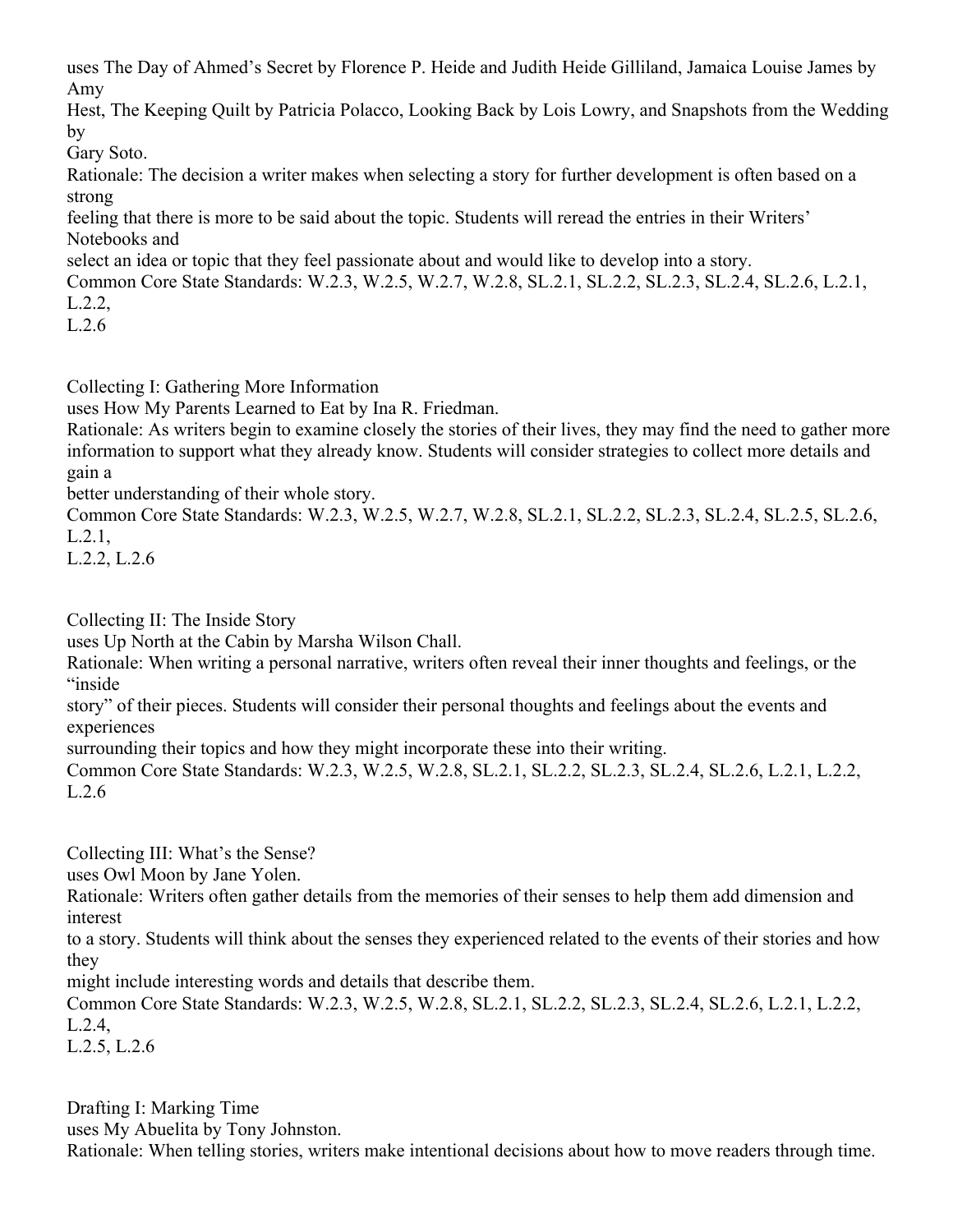Students will make decisions about how to use temporal or transition words and phrases to signal the order of events and to help plan and draft their narratives.

Common Core State Standards: W.2.3, W.2.5, W.2.8, SL.2.1, SL.2.2, SL.2.3, SL.2.4, SL.2.6, L.2.1, L.2.2, L.2.4,

L.2.5, L.2.6

Drafting II: The Whole Story

uses Owl Moon by Jane Yolen.

Rationale: Writers of personal narratives use a story structure that includes a sequence of events presented in a logical order. Students will structure their stories to include a clear beginning, middle, and end, using main ideas

and supporting details.

Common Core State Standards: W.2.3, W.2.5, W.2.8, SL.2.1, SL.2.2, SL.2.3, SL.2.4, SL.2.6, L.2.1, L.2.2, L.2.6

Drafting III: Great Revelations

uses My Abuelita by Tony Johnston.

Rationale: Writers reveal, or uncover, something important in personal narrative writing. This presents a sense of

purpose and focus as the readers move through the text. Students will reveal an important idea in their stories as

they unfold and conclude.

Common Core State Standards: W.2.3, W.2.5, W.2.8, SL.2.1, SL.2.2, SL.2.3, SL.2.4, SL.2.6, L.2.1, L.2.2, L.2.6

Revising I: Say What?

uses The Day of Ahmed's Secret by Florence P. Heide and Judith Heide Gilliland.

Rationale: Writers use narrative techniques, such as dialogue, to enhance meaning and add interest to their stories.

Students will begin revising their drafts by determining how and where to incorporate dialogue in order to make

their writing more engaging and meaningful.

Common Core State Standards: W.2.3, W.2.5, W.2.8, SL.2.1, SL.2.2, SL.2.3, SL.2.4, SL.2.6, L.2.1, L.2.2, L.2.6

Revising II: The Magic of Voice

uses Looking Back by Lois Lowry.

Rationale: When writing personal narrative it is important that the writer's voice, or personality, comes through the

words; the words should be "heard" by the readers. One strategy writers use to do this is to reveal their inner feelings. Students will revise their drafts to add voice to their narratives by including their inner feelings. Common Core State Standards: W.2.3, W.2.5, W.2.8, SL.2.1, SL.2.2, SL.2.3, SL.2.4, SL.2.6, L.2.1, L.2.2, L.2.4,

L.2.5, L.2.6

Revising III: A Way With Words

uses Ma Dear's Aprons by Patricia McKissack.

Rationale: Writers use vivid descriptions in personal narratives to bring the readers more fully into their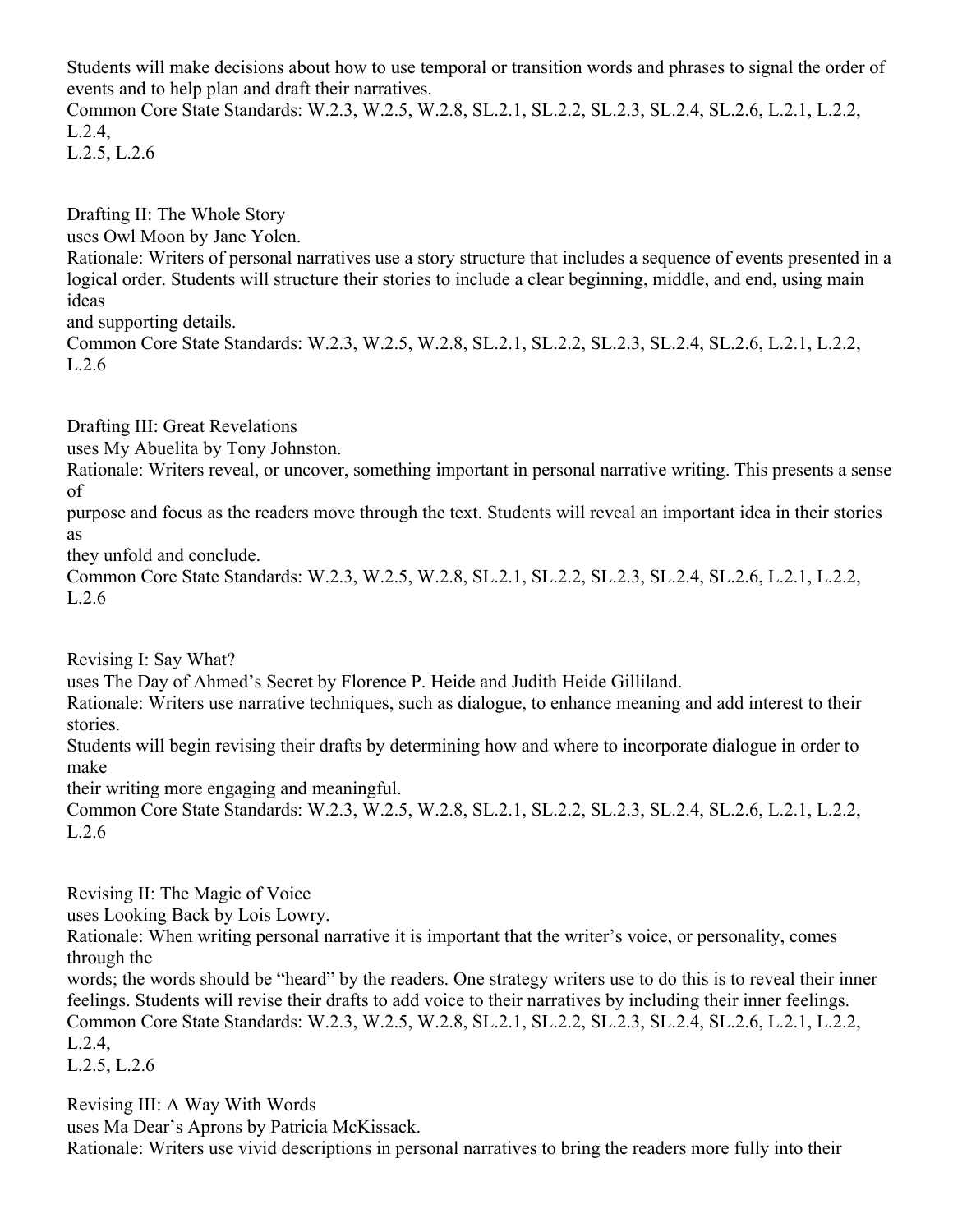stories.

Sometimes they put words together in interesting ways to help them express precisely what they want to say. Students will learn how writers use descriptive words and how they, too, can put words together to express their

thoughts in an engaging way that draws their readers into their stories.

Common Core State Standards: W.2.3, W.2.5, W.2.8, SL.2.1, SL.2.2, SL.2.3, SL.2.4, SL.2.6, L.2.1, L.2.2, L.2.4,

L.2.5, L.2.6

Editing I: CUPS Editing Checklist

uses an editing checklist.

Rationale: Writers need to have a system for editing their writing. An editing checklist will help students examine

and edit the conventions of text as necessary to help them communicate in writing. Students will demonstrate command of the conventions of standard English grammar and usage when writing and speaking.

Common Core State Standards: W.2.3, W.2.5, W.2.8, SL.2.1, SL.2.2, SL.2.3, SL.2.4, SL.2.6, L.2.1, L.2.2, L.2.6

Editing II: How Do I Spell . . . ?

uses students' drafts.

Rationale: Standard spelling within a piece of writing enables the readers to read and take meaning from it. **Writers** 

often ask for help with proofreading and editing spelling to make their writing more readable. Students will work

with a partner to proofread and peer edit each other's drafts for any spelling errors and then edit their drafts based

on their partner's findings.

Common Core State Standards: W.2.3, W.2.5, W.2.8, SL.2.1, SL.2.2, SL.2.3, SL.2.4, SL.2.6, L.2.1, L.2.2, L.2.6

Publishing: Author's Note and Dedication

uses Ma Dear's Aprons by Patricia McKissack and My Abuelita by Tony Johnston.

Rationale: Writers base personal narrative stories on experiences from their lives. Author's Notes and Dedications

often explain where the idea for the story came from. Students will share with their readers the inspiration for their

stories by including an Author's Note and a meaningful Dedication.

Common Core State Standards: W.2.3, W.2.5, W.2.6, W.2.7, W.2.8, SL.2.1, SL.2.2, SL.2.3, SL.2.4, SL.2.5, SL.2.6,

L.2.1, L.2.2, L.2.4, L.2.6

# **Integration of Career Readiness, Life Literacies and Key Skills**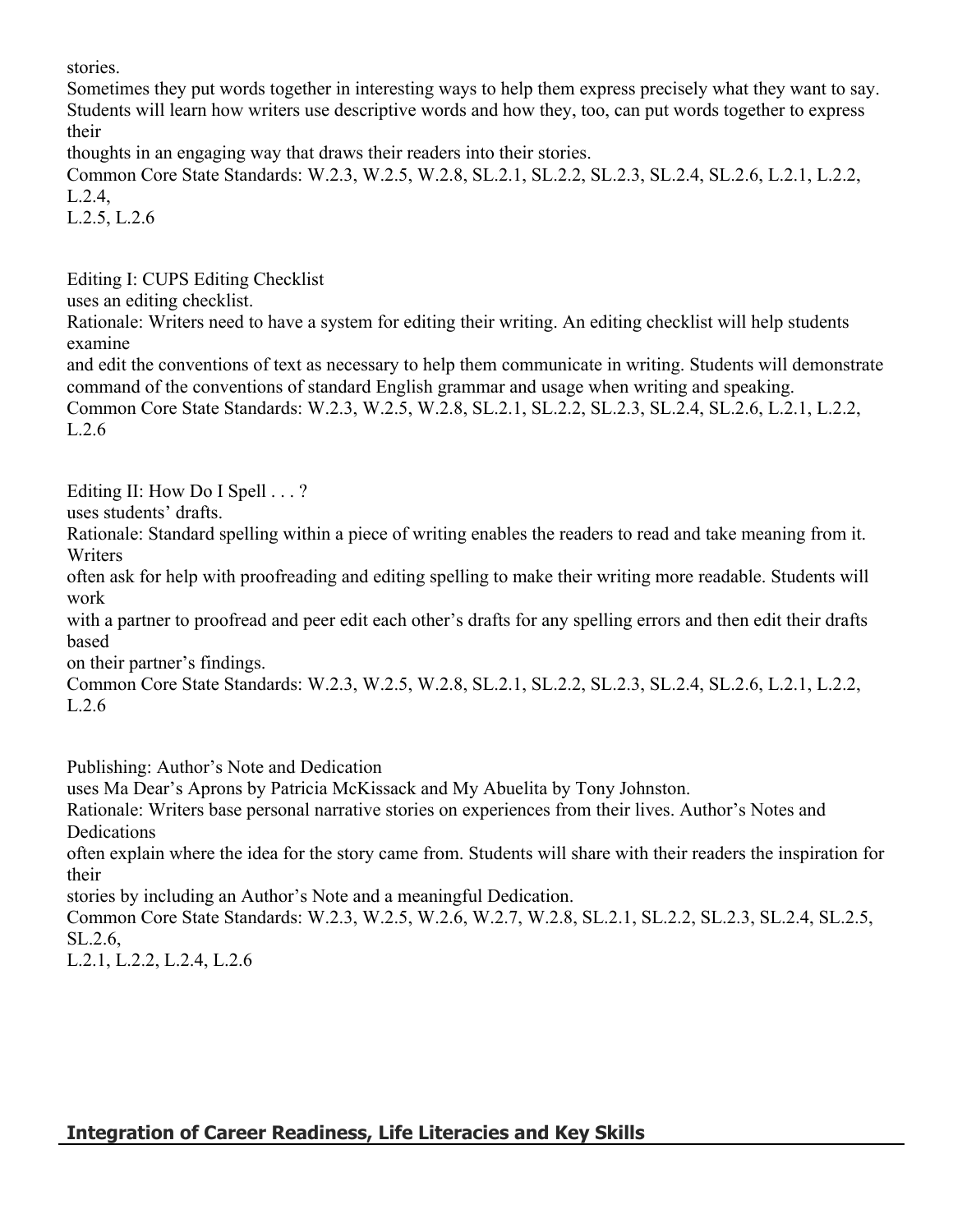|                      | Critical thinkers must first identify a problem then develop a plan to address it to<br>effectively solve the problem. |
|----------------------|------------------------------------------------------------------------------------------------------------------------|
| TECH.9.4.2.IML.1     | Identify a simple search term to find information in a search engine or digital resource.                              |
| TECH.9.4.2.TL.2      | Create a document using a word processing application.                                                                 |
| TECH.9.4.2.DC.3      | Explain how to be safe online and follow safe practices when using the internet (e.g.,<br>8.1.2.NI.3, 8.1.2.NI.4).     |
| TECH.9.4.2.Cl.1      | Demonstrate openness to new ideas and perspectives (e.g., 1.1.2.CR1a, 2.1.2.EH.1,<br>6.1.2. Civics CM. 2).             |
|                      | Brainstorming can create new, innovative ideas.                                                                        |
|                      | Individuals should practice safe behaviors when using the Internet.                                                    |
| TECH.9.4.2.Cl.2      | Demonstrate originality and inventiveness in work (e.g., 1.3A.2CR1a).                                                  |
| WRK.9.2.2.CAP.1      | Make a list of different types of jobs and describe the skills associated with each job.                               |
| TECH.9.4.2.CT.3      | Use a variety of types of thinking to solve problems (e.g., inductive, deductive).                                     |
|                      | Different types of jobs require different knowledge and skills.                                                        |
|                      | Digital tools and media resources provide access to vast stores of information that can be<br>searched.                |
| <b>WRK.9.2.2.CAP</b> | Career Awareness and Planning                                                                                          |
|                      |                                                                                                                        |

## **Technology and Design Integration**

Students will interact with Smartboard, Ipads, Chromebooks and document camera.

Computer networks can be used to connect individuals to other individuals, places, information, and ideas. The Internet enables individuals to connect with others worldwide. CS.K-2.8.1.2.CS.1 Select and operate computing devices that perform a variety of tasks accurately and quickly based on user needs and preferences. Individuals use computing devices to perform a variety of tasks accurately and quickly. Computing devices interpret and follow the instructions they are given literally.

#### **Interdisciplinary Connections**

Through the mentor texts, and personal choice text, students will make interdisciplinary connections during the writing process.

SOC.6.1.4.D.CS3 Personal, family, and community history is a source of information for individuals about the people and places around them.

#### **Differentiation**

Based on invidual need, teachers will offer additional support though conferencing, modified mentor text, peer support and individualized mini-lessons.

Advanced learners will be offered more rigorous mentor texts to emulate, teacher conferences and reference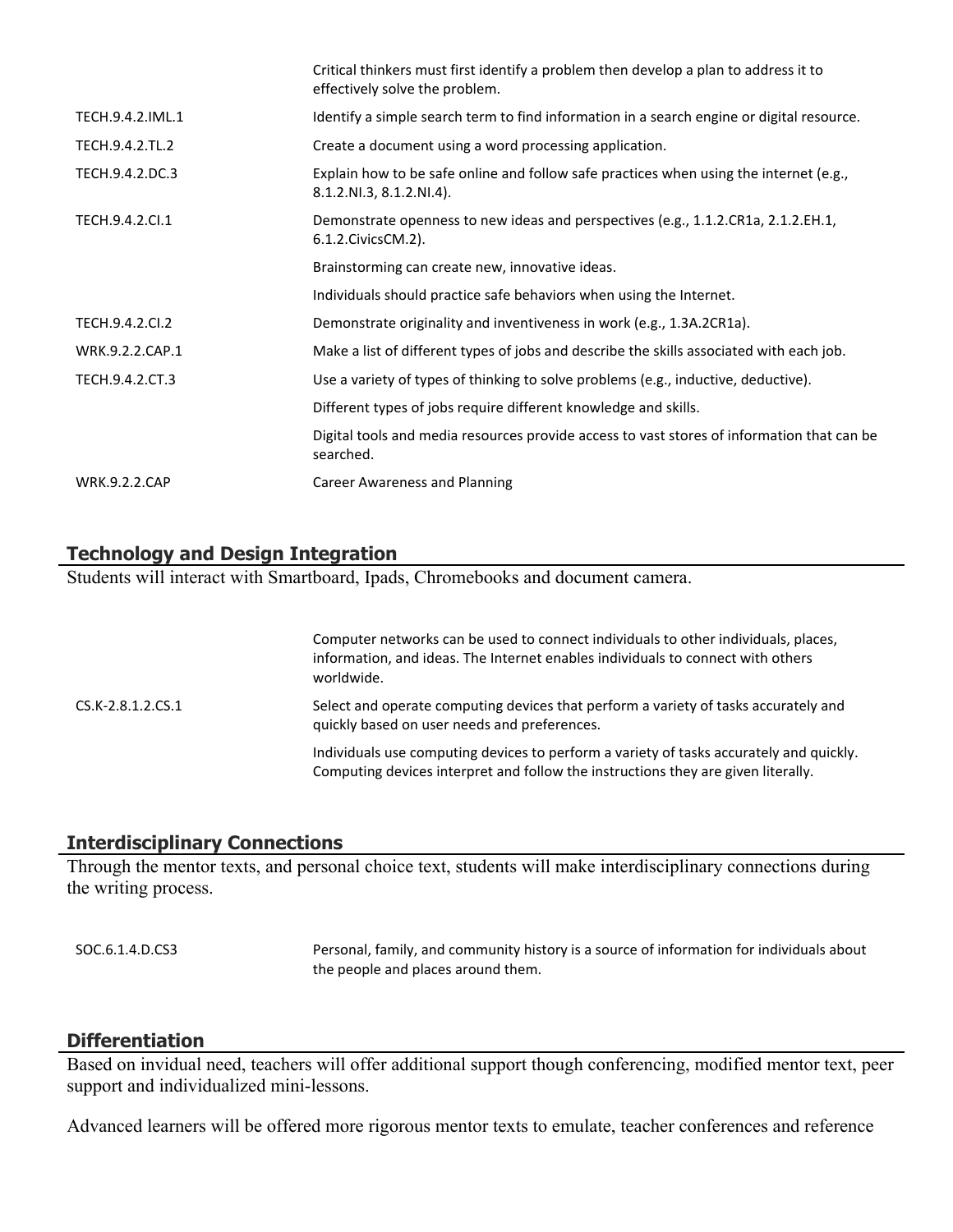materials to support in-depth writing endeavors, based on choice.

- Understand that gifted students, just like all students, come to school to learn and be challenged.
- Pre-assess your students. Find out their areas of strength as well as those areas you may need to address before students move on.
- Consider grouping gifted students together for at least part of the school day.
- Plan for differentiation. Consider pre-assessments, extension activities, and compacting the curriculum.
- Use phrases like "You've shown you don't need more practice" or "You need more practice" instead of words like "qualify" or "eligible" when referring to extension work.
- Encourage high-ability students to take on challenges. Because they're often used to getting good grades, gifted students may be risk averse.
- **Definitions of Differentiation Components**:
	- o Content the specific information that is to be taught in the lesson/unit/course of instruction.
	- o Process how the student will acquire the content information.
	- o Product how the student will demonstrate understanding of the content.
	- o Learning Environment the environment where learning is taking place including physical location and/or student grouping

## **Differentiation occurring in this unit:**

Based on invidual need, teachers will offer additional support though conferencing, modified mentor text, peer support and individualized mini-lessons.

Advanced learners will be offered more rigorous mentor texts to emulate, teacher conferences and reference materials to support in-depth writing endeavors, based on choice.

## **Modifications & Accommodations**

IEP accommodations, and modifications will be in place, and teacher assigned modifications and accommodations will be assigned, assessed, and monitored.

Follow IEP accommodations and differentiate materials, project requirements as needed.

Refer to QSAC EXCEL SMALL SPED ACCOMMOCATIONS spreadsheet in this discipline.

#### **Modifications and Accommodations used in this unit:**

IEP modifications will be followed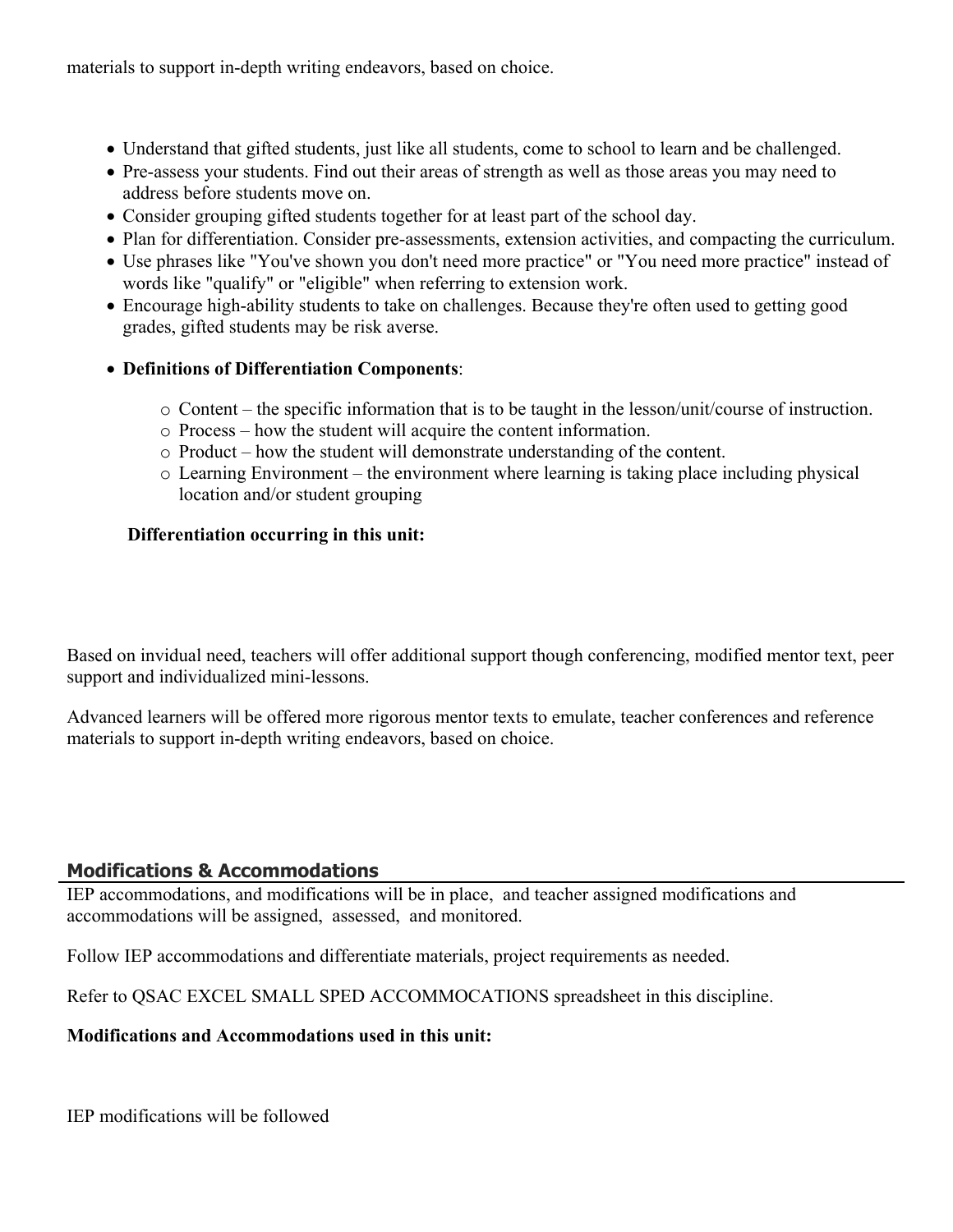RTI support in writing

conferencing,

re-teaching mini-lessons

extended writing time/opportunities

## **Benchmark Assessments**

**Benchmark Assessments** are given periodically (e.g., at the end of every quarter or as frequently as once per month) throughout a school year to establish baseline achievement data and measure progress toward a standard or set of academic standards and goals.

#### **Schoolwide Benchmark assessments:**

Aimsweb benchmarks 3X a year

Linkit Benchmarks 3X a year

DRA

**Additional Benchmarks used in this unit:**

DRA and Aimsweb

#### **Formative Assessments**

Assessment allows both instructor and student to monitor progress towards achieving learning objectives, and can be approached in a variety of ways. **Formative assessment** refers to tools that identify misconceptions, struggles, and learning gaps along the way and assess how to close those gaps. It includes effective tools for helping to shape learning, and can even bolster students' abilities to take ownership of their learning when they understand that the goal is to improve learning, not apply final marks (Trumbull and Lash, 2013). It can include students assessing themselves, peers, or even the instructor, through writing, quizzes, conversation, and more. In short, formative assessment occurs throughout a class or course, and seeks to improve student achievement of learning objectives through approaches that can support specific student needs (Theal and Franklin, 2010, p. 151).

#### **Formative Assessments used in this unit:**

**Discussion**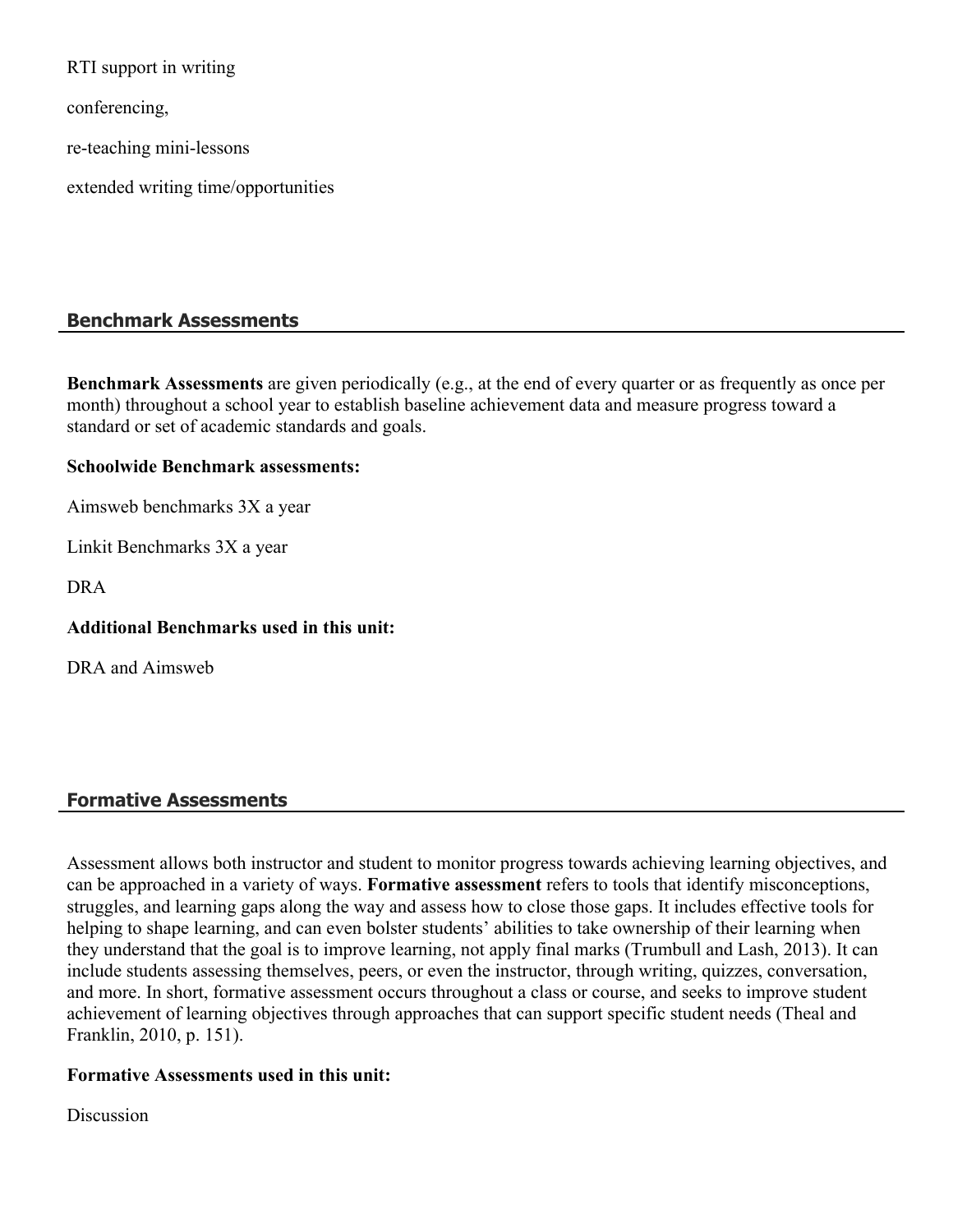Teacher conferences worksheets Anecdotal records Student drafts

## **Summative Assessments**

**summative assessments** evaluate student learning, knowledge, proficiency, or success at the conclusion of an instructional period, like a unit, course, or program. Summative assessments are almost always formally graded and often heavily weighted (though they do not need to be). Summative assessment can be used to great effect in conjunction and alignment with formative assessment, and instructors can consider a variety of ways to combine these approaches.

#### **Summative assessments for this unit:**

Student Self-Reflection

uses a self-reflection questionnaire.

Rationale: Students are more engaged learners when they are actively involved in the evaluation process.

Teaching

students to reflect on their own growth as writers and the effectiveness of the strategies they use will help them set

goals for their future as independent writers.

Final writing pieces

Teacher made assessments

## **Instructional Materials**

Schoolwide, Inc. "How Writers Work" teacher instructional unit

Mentor texts:

Mentor Texts The Day of Ahmed's Secret by Florence P. Heide and Judith Heide Gilliland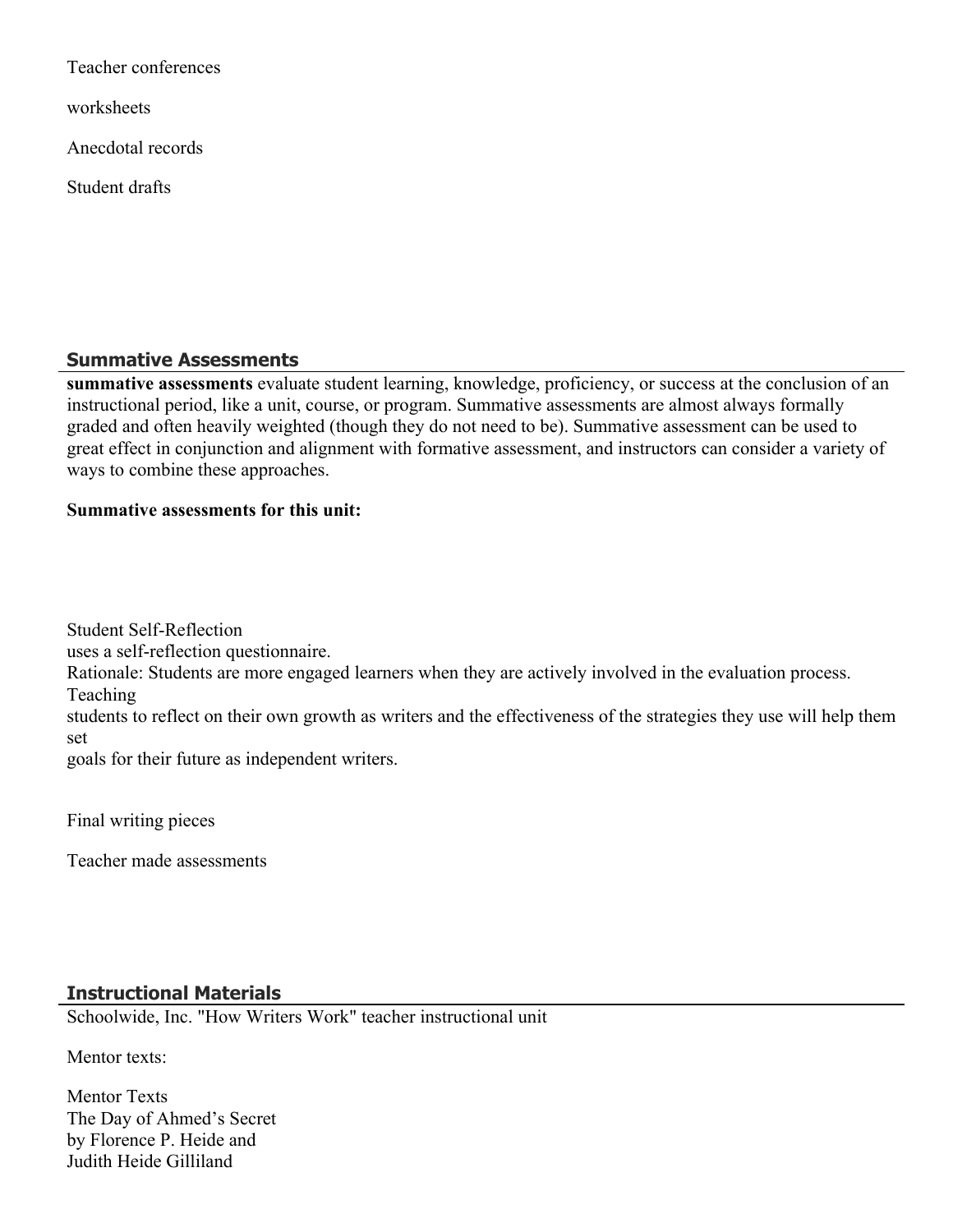How My Parents Learned to Eat by Ina R. Friedman Jamaica Louise James by Amy Hest The Keeping Quilt by Patricia Polacco Looking Back by Lois Lowry Ma Dear's Aprons by Patricia McKissack My Abuelita by Tony Johnston Owl Moon by Jane Yolen Snapshots from the Wedding by Gary Soto Up North at the Cabin by Marsha Wilson Chall

Leveled texts to be used as additional resources to differentiate instruction

leveled resources for research into topics of interest

Links and videos (Schoolwide and teacher chosen)

Smartboard applications

document camera

#### **Standards**

| CCSS.ELA-Literacy.W.2.3  | Write narratives in which they recount a well-elaborated event or short sequence of<br>events, include details to describe actions, thoughts, and feelings, use temporal words to<br>signal event order, and provide a sense of closure. |
|--------------------------|------------------------------------------------------------------------------------------------------------------------------------------------------------------------------------------------------------------------------------------|
| CCSS.ELA-Literacy.W.2.5  | With guidance and support from adults and peers, focus on a topic and strengthen writing<br>as needed by revising and editing.                                                                                                           |
| CCSS.ELA-Literacy.W.2.6  | With guidance and support from adults, use a variety of digital tools to produce and<br>publish writing, including in collaboration with peers.                                                                                          |
| CCSS.ELA-Literacy.W.2.7  | Participate in shared research and writing projects (e.g., read a number of books on a<br>single topic to produce a report; record science observations).                                                                                |
| CCSS.ELA-Literacy.W.2.8  | Recall information from experiences or gather information from provided sources to<br>answer a question.                                                                                                                                 |
| CCSS.ELA-Literacy.SL.2.1 | Participate in collaborative conversations with diverse partners about grade 2 topics and<br>texts with peers and adults in small and larger groups.                                                                                     |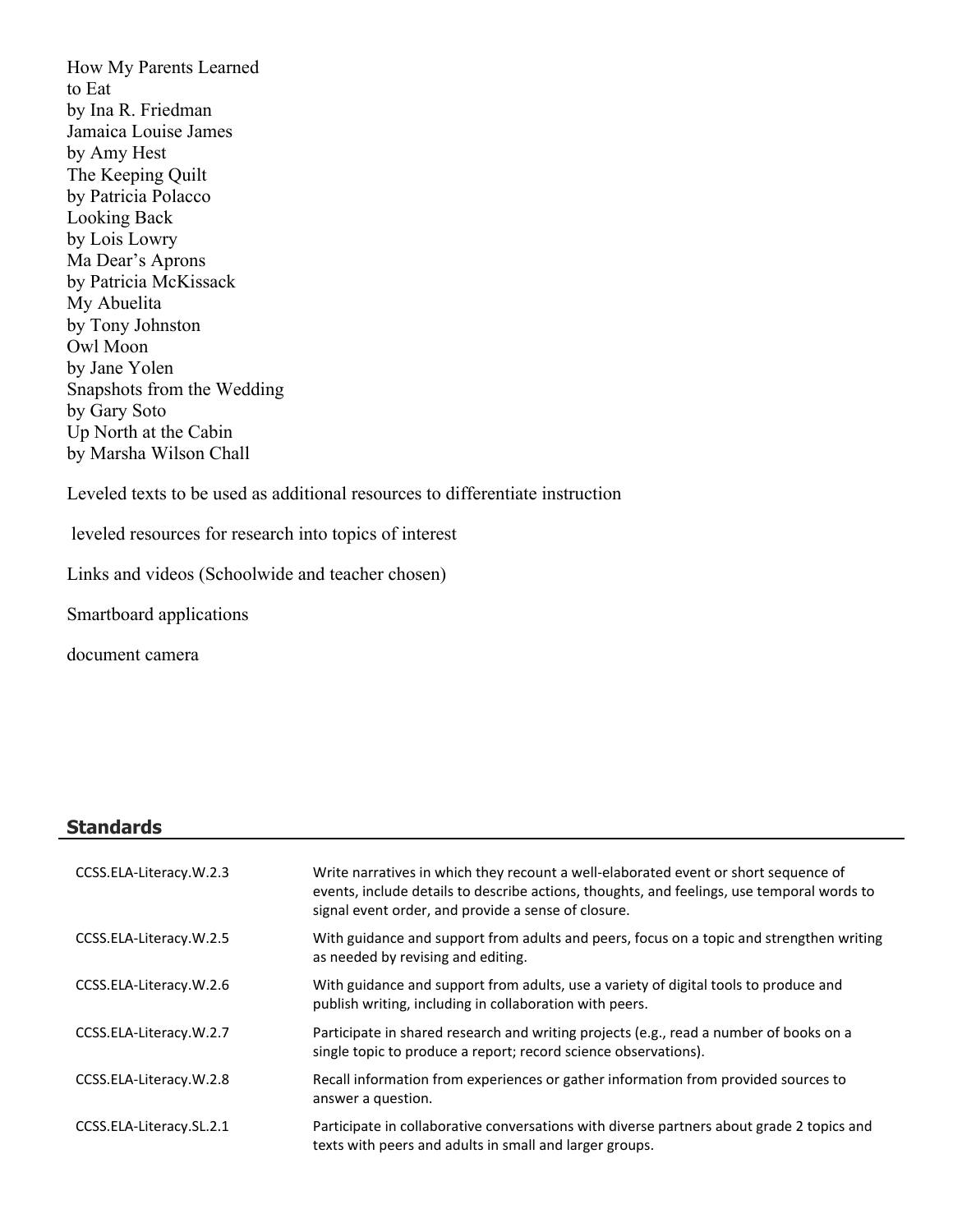| CCSS.ELA-Literacy.SL.2.1.a | Follow agreed-upon rules for discussions (e.g., gaining the floor in respectful ways,<br>listening to others with care, speaking one at a time about the topics and texts under<br>discussion).  |
|----------------------------|--------------------------------------------------------------------------------------------------------------------------------------------------------------------------------------------------|
| CCSS.ELA-Literacy.SL.2.1.b | Build on others' talk in conversations by linking their comments to the remarks of others.                                                                                                       |
| CCSS.ELA-Literacy.SL.2.1.c | Ask for clarification and further explanation as needed about the topics and texts under<br>discussion.                                                                                          |
| CCSS.ELA-Literacy.SL.2.2   | Recount or describe key ideas or details from a text read aloud or information presented<br>orally or through other media.                                                                       |
| CCSS.ELA-Literacy.SL.2.3   | Ask and answer questions about what a speaker says in order to clarify comprehension,<br>gather additional information, or deepen understanding of a topic or issue.                             |
| CCSS.ELA-Literacy.SL.2.4   | Tell a story or recount an experience with appropriate facts and relevant, descriptive<br>details, speaking audibly in coherent sentences.                                                       |
| CCSS.ELA-Literacy.SL.2.5   | Create audio recordings of stories or poems; add drawings or other visual displays to<br>stories or recounts of experiences when appropriate to clarify ideas, thoughts, and<br>feelings.        |
| CCSS.ELA-Literacy.SL.2.6   | Produce complete sentences when appropriate to task and situation in order to provide<br>requested detail or clarification.                                                                      |
| CCSS.ELA-Literacy.L.2.1    | Demonstrate command of the conventions of standard English grammar and usage when<br>writing or speaking.                                                                                        |
| CCSS.ELA-Literacy.L.2.1.a  | Use collective nouns (e.g., group).                                                                                                                                                              |
| CCSS.ELA-Literacy.L.2.1.b  | Form and use frequently occurring irregular plural nouns (e.g., feet, children, teeth, mice,<br>fish).                                                                                           |
| CCSS.ELA-Literacy.L.2.1.c  | Use reflexive pronouns (e.g., myself, ourselves).                                                                                                                                                |
| CCSS.ELA-Literacy.L.2.1.d  | Form and use the past tense of frequently occurring irregular verbs (e.g., sat, hid, told).                                                                                                      |
| CCSS.ELA-Literacy.L.2.1.e  | Use adjectives and adverbs, and choose between them depending on what is to be<br>modified.                                                                                                      |
| CCSS.ELA-Literacy.L.2.1.f  | Produce, expand, and rearrange complete simple and compound sentences (e.g., The boy<br>watched the movie; The little boy watched the movie; The action movie was watched by<br>the little boy). |
| CCSS.ELA-Literacy.L.2.2    | Demonstrate command of the conventions of standard English capitalization, punctuation,<br>and spelling when writing.                                                                            |
| CCSS.ELA-Literacy.L.2.2.a  | Capitalize holidays, product names, and geographic names.                                                                                                                                        |
| CCSS.ELA-Literacy.L.2.2.b  | Use commas in greetings and closings of letters.                                                                                                                                                 |
| CCSS.ELA-Literacy.L.2.2.c  | Use an apostrophe to form contractions and frequently occurring possessives.                                                                                                                     |
| CCSS.ELA-Literacy.L.2.2.d  | Generalize learned spelling patterns when writing words (e.g., cage -> badge; boy -> boil).                                                                                                      |
| CCSS.ELA-Literacy.L.2.2.e  | Consult reference materials, including beginning dictionaries, as needed to check and<br>correct spellings.                                                                                      |
| CCSS.ELA-Literacy.L.2.4    | Determine or clarify the meaning of unknown and multiple-meaning words and phrases<br>based on grade 2 reading and content, choosing flexibly from an array of strategies.                       |
| CCSS.ELA-Literacy.L.2.4.a  | Use sentence-level context as a clue to the meaning of a word or phrase.                                                                                                                         |
| CCSS.ELA-Literacy.L.2.4.b  | Determine the meaning of the new word formed when a known prefix is added to a<br>known word (e.g., happy/unhappy, tell/retell).                                                                 |
| CCSS.ELA-Literacy.L.2.4.c  | Use a known root word as a clue to the meaning of an unknown word with the same root<br>(e.g., addition, additional).                                                                            |
| CCSS.ELA-Literacy.L.2.4.d  | Use knowledge of the meaning of individual words to predict the meaning of compound<br>words (e.g., birdhouse, lighthouse, housefly; bookshelf, notebook, bookmark).                             |